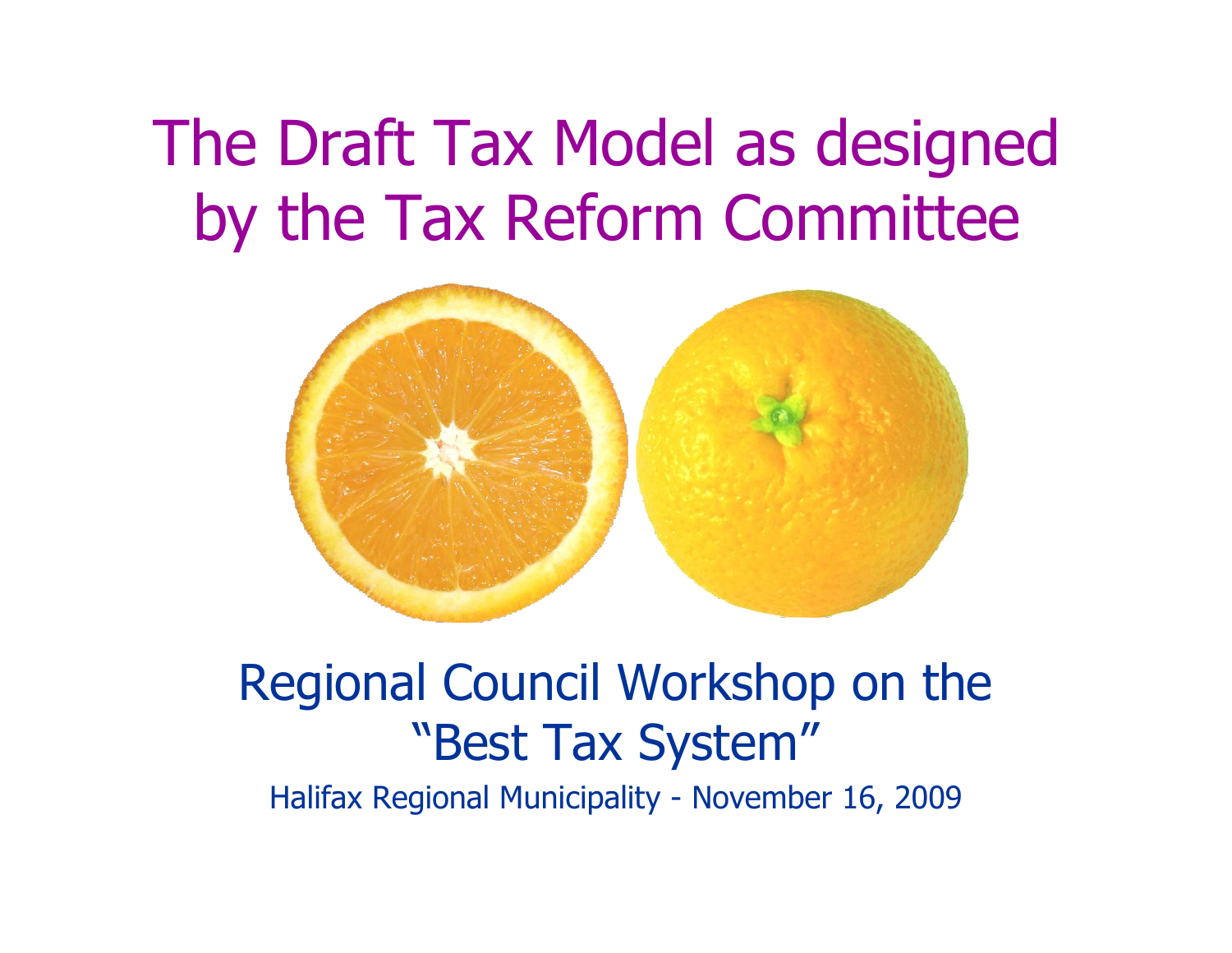## **Context**

- Designed Foundations and Principles
- Applied Principles and Foundations
	- Reviewed other jurisdictions, wide range of taxes and rebates
	- Started with four "Packages"
		- A Cost Drivers/User Pay
		- B Community Sharing
		- $\bullet$  B<sup>1</sup> Community Sharing (income tax)
		- C Modified Status Quo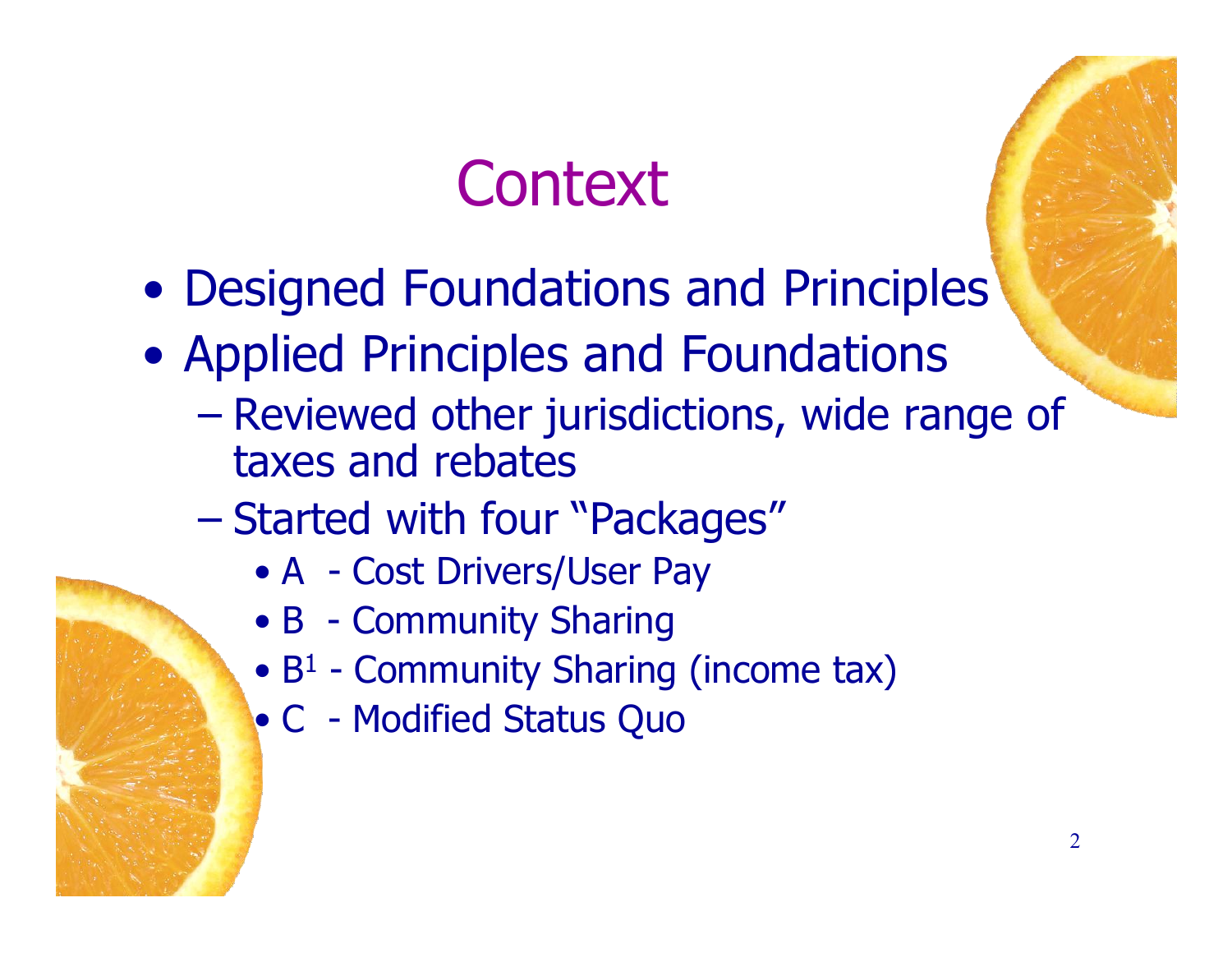The Draft Tax Model Three Key Questions

To build its model the TRC looked at



– **What** is the service? (Nine Services) – **Who** pays? (Individuals, Community, Region) - **How** do they pay? (Dwelling Unit/Property, Assessment)

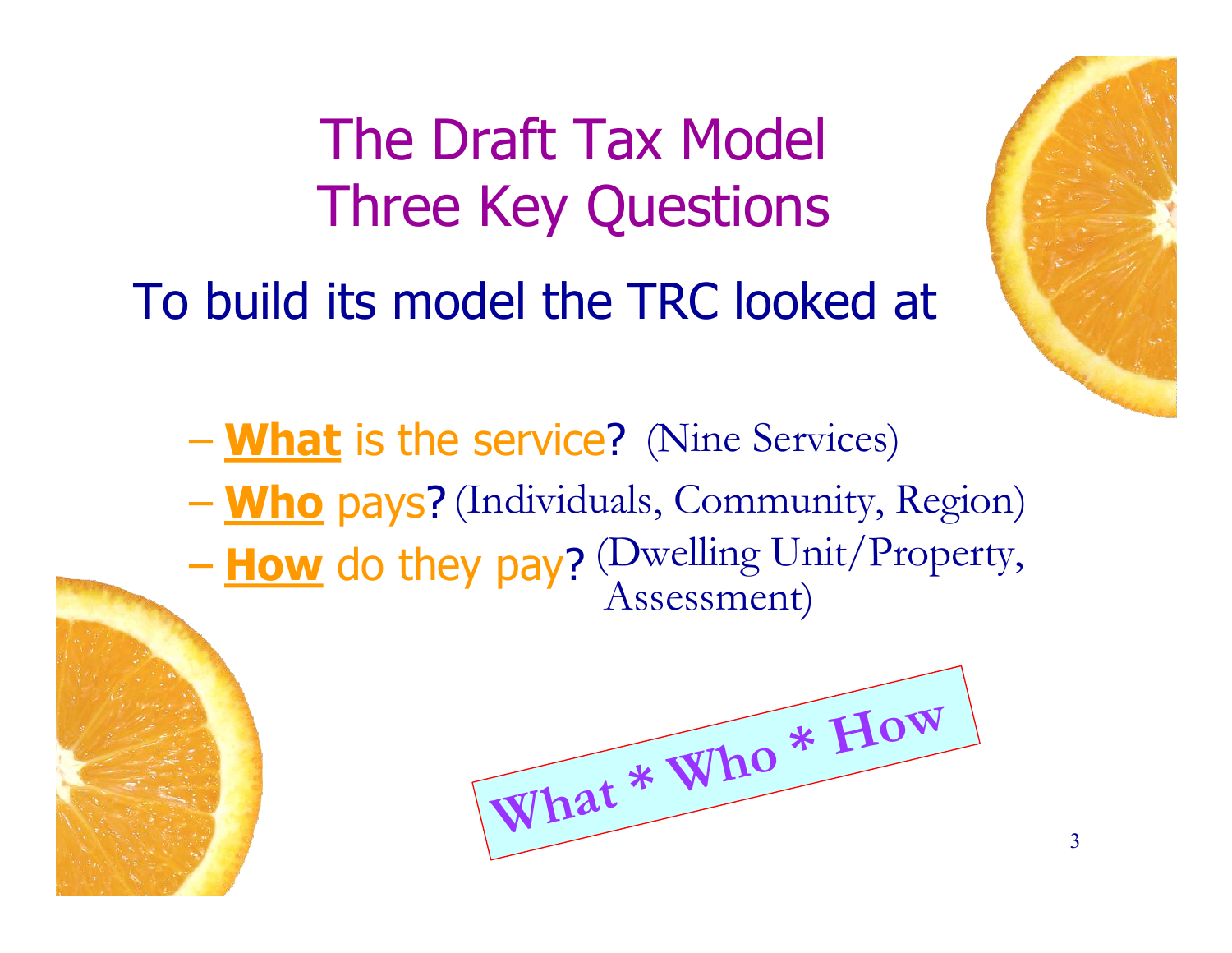# "Who" Pays for Which Service? It Depends on Who Benefits

- Should it be based on
	- **B**enefit those who benefit directly from the service
	- **A**ccess those who have access to the service

**Receive- those who receive the service Cause- those who cause the need for the service** 

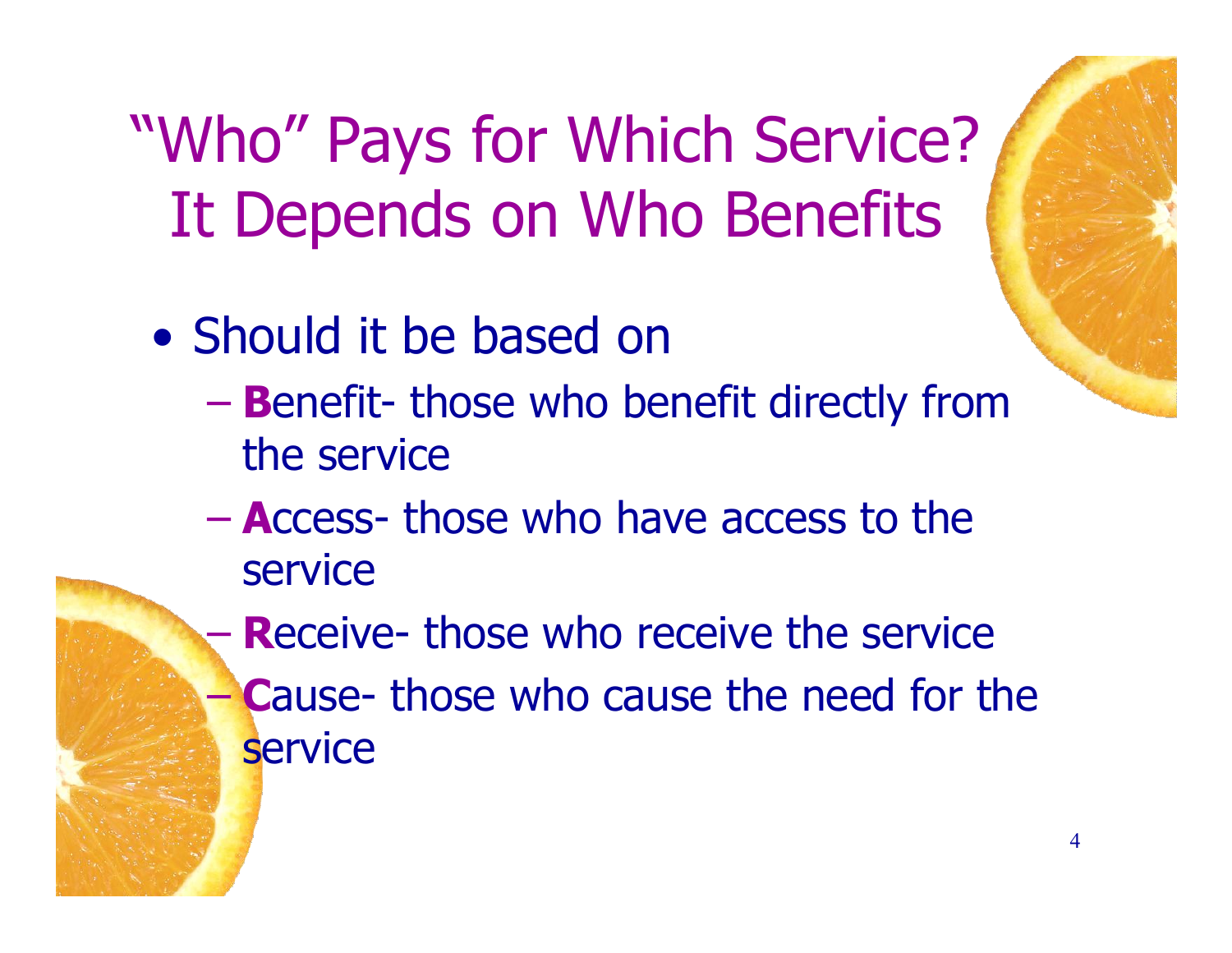# Nine Municipal Services, Nine Municipal Tax Rates

| <b>Receive</b>                                                                                            | Access, Cause and/or<br>Benefit                                                                                                                                                                                                         | <b>Benefit</b>                                                                                                                                                                                     |
|-----------------------------------------------------------------------------------------------------------|-----------------------------------------------------------------------------------------------------------------------------------------------------------------------------------------------------------------------------------------|----------------------------------------------------------------------------------------------------------------------------------------------------------------------------------------------------|
| Individuals                                                                                               | <b>Communities</b>                                                                                                                                                                                                                      | Region                                                                                                                                                                                             |
| <b>Individual Charges:</b><br>Hydrants<br>$\mathbf{1}$<br>Solid Waste<br>2<br>Local Roads<br>$\mathbf{3}$ | <b>Common Tax Rates:</b><br><b>Local Recreation</b><br>$\overline{4}$<br><b>Local Sidewalks</b><br>5<br>Local Transit<br>$\boldsymbol{\theta}$<br><b>Zone Tax Rates:</b><br>Regional Roads (4 Zones)<br>Regional Transit (4 Zones)<br>8 | <b>Regional Tax Rate:</b><br>9<br>Police<br>Fire<br>Libraries<br><b>Multi-District Facilities</b><br>Sports and Event Facilities<br><b>Recreation Programs</b><br><b>Support Services</b><br>Other |
| Note: Provincial Property Tax remains unchanged.                                                          |                                                                                                                                                                                                                                         | 5                                                                                                                                                                                                  |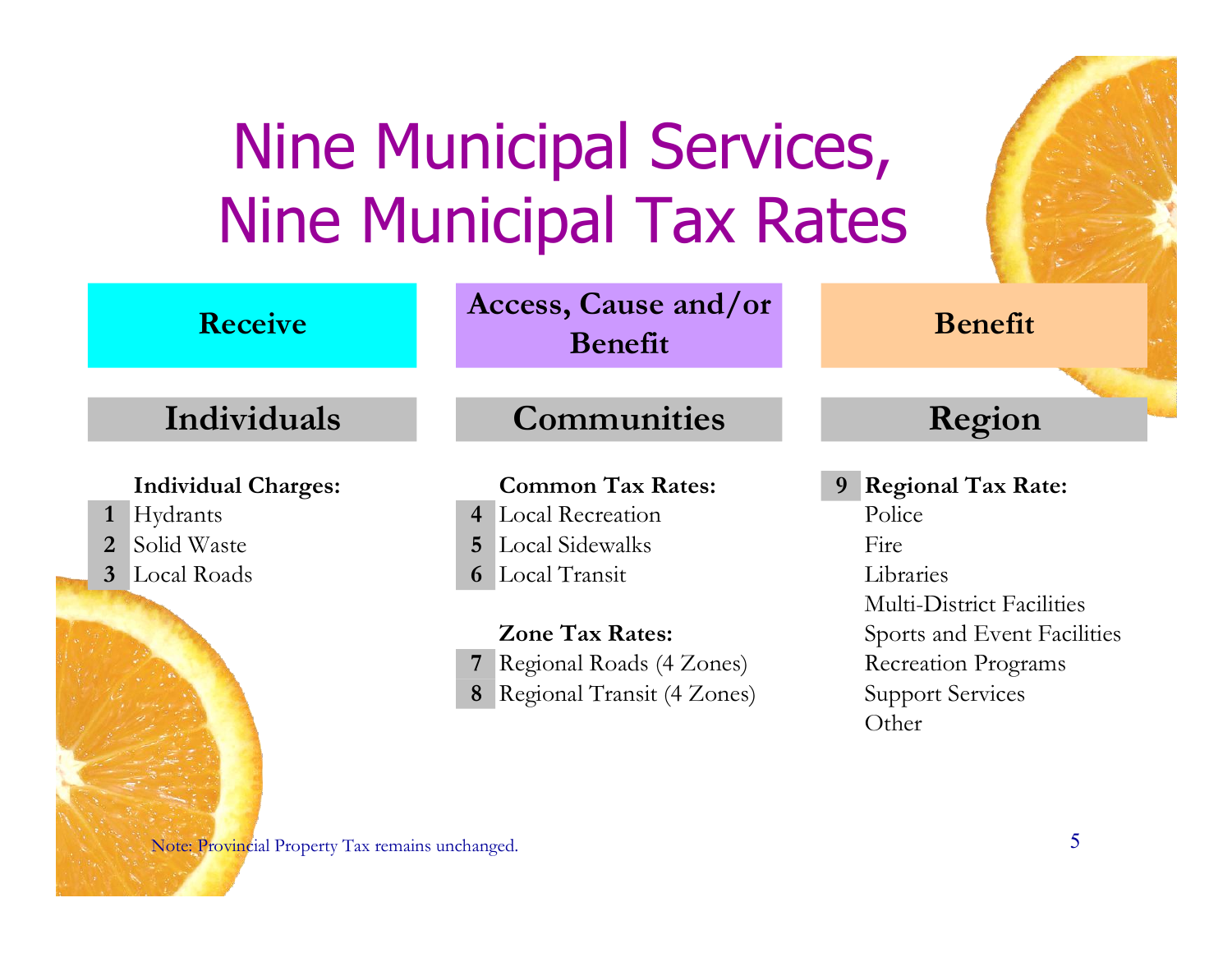## **Hydrants**

### • **Current Taxation:**

- Area Rate on assessment
- all properties within 1,200 feet of a hydrant

#### • **Proposed Change:**

- Area Rate of \$116 per property
	- All properties within 1,200 feet of a hydrant



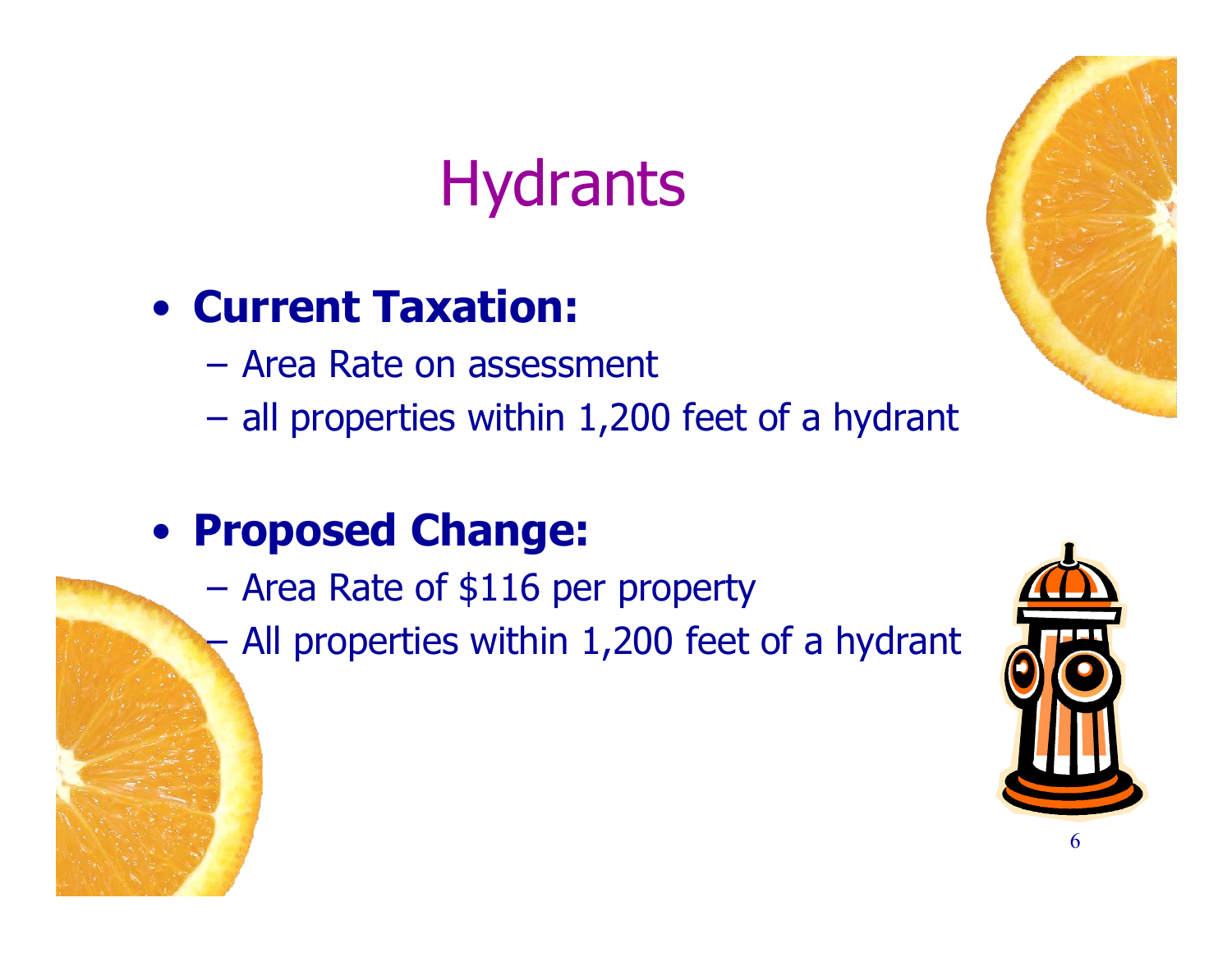## Local Transit

### • **Current Taxation:**

- Area Rate on assessment
- All properties within 1km of local transit service.
- Covers 75% of local transit costs

- Area rate of \$140 per home
- Any home within 1km of local transit service
- Covers 100% of local transit costs.



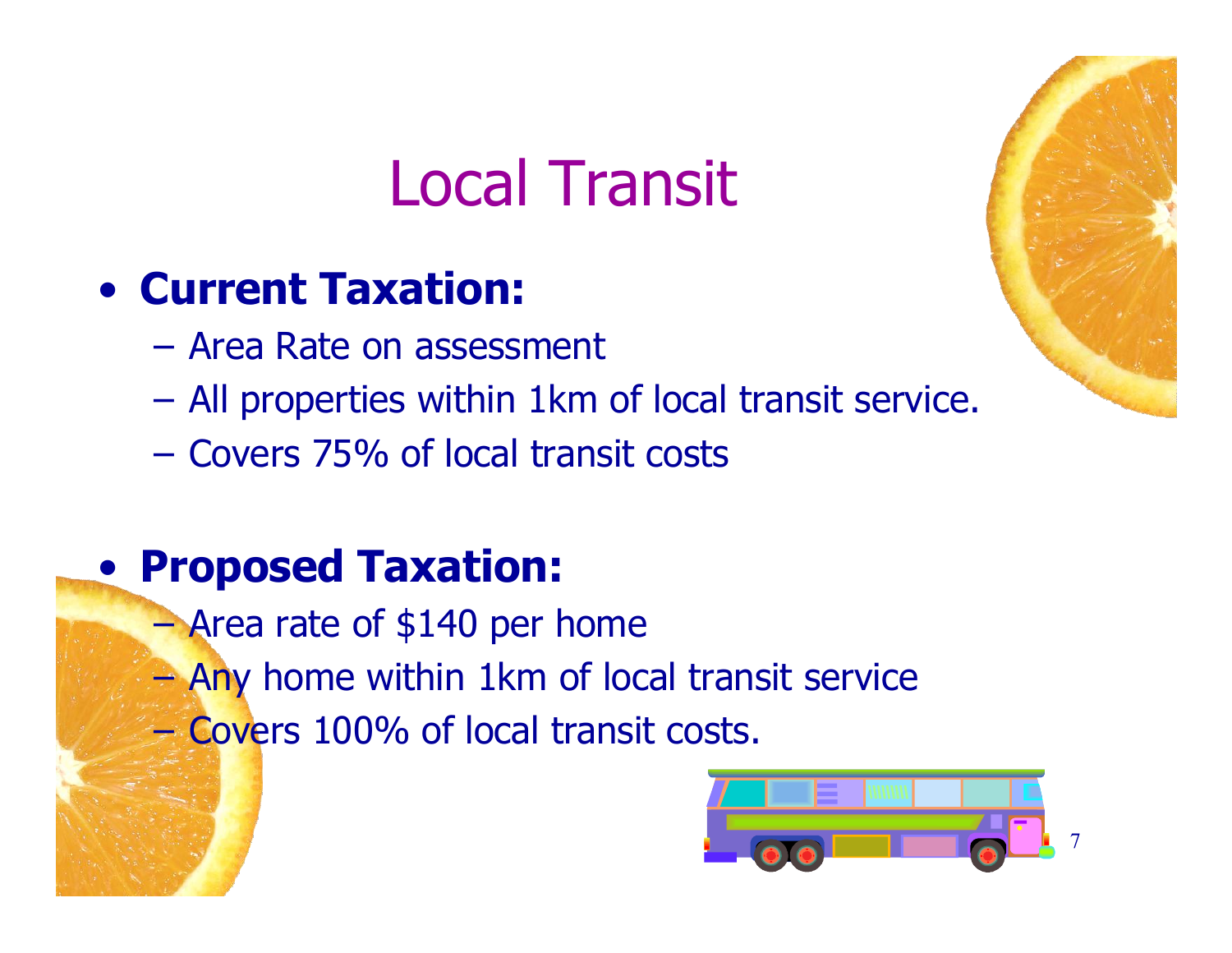# Regional Transit

### • **Current Taxation:**

- Area Rate on assessment
- All properties (except Resource area)
- Covers 25% of local transit costs

### • **Proposed Taxation:**

– Area Rate on homes. Lower rate for multi-unit buildings.

– Four Rates (\$17 to \$57) based on number of

commuter trips (uses Regional Plan boundaries).





8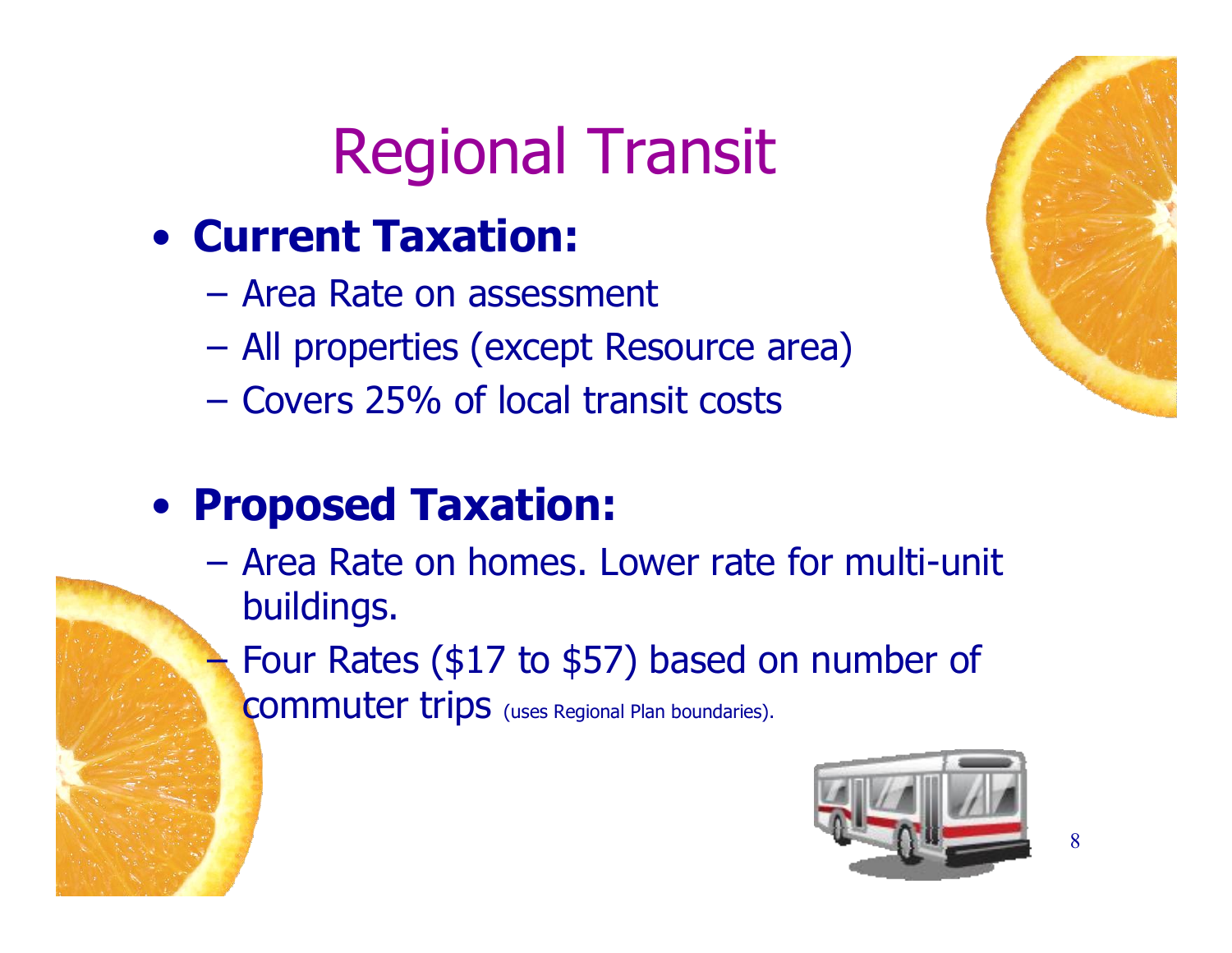### Local Sidewalks

- **Current Taxation:**
	- Included in Urban General Tax rate.

- Area Rate of \$48 per Home. Reduced rate for multi-unit buildings.
- Excludes sidewalks on arterial roads.



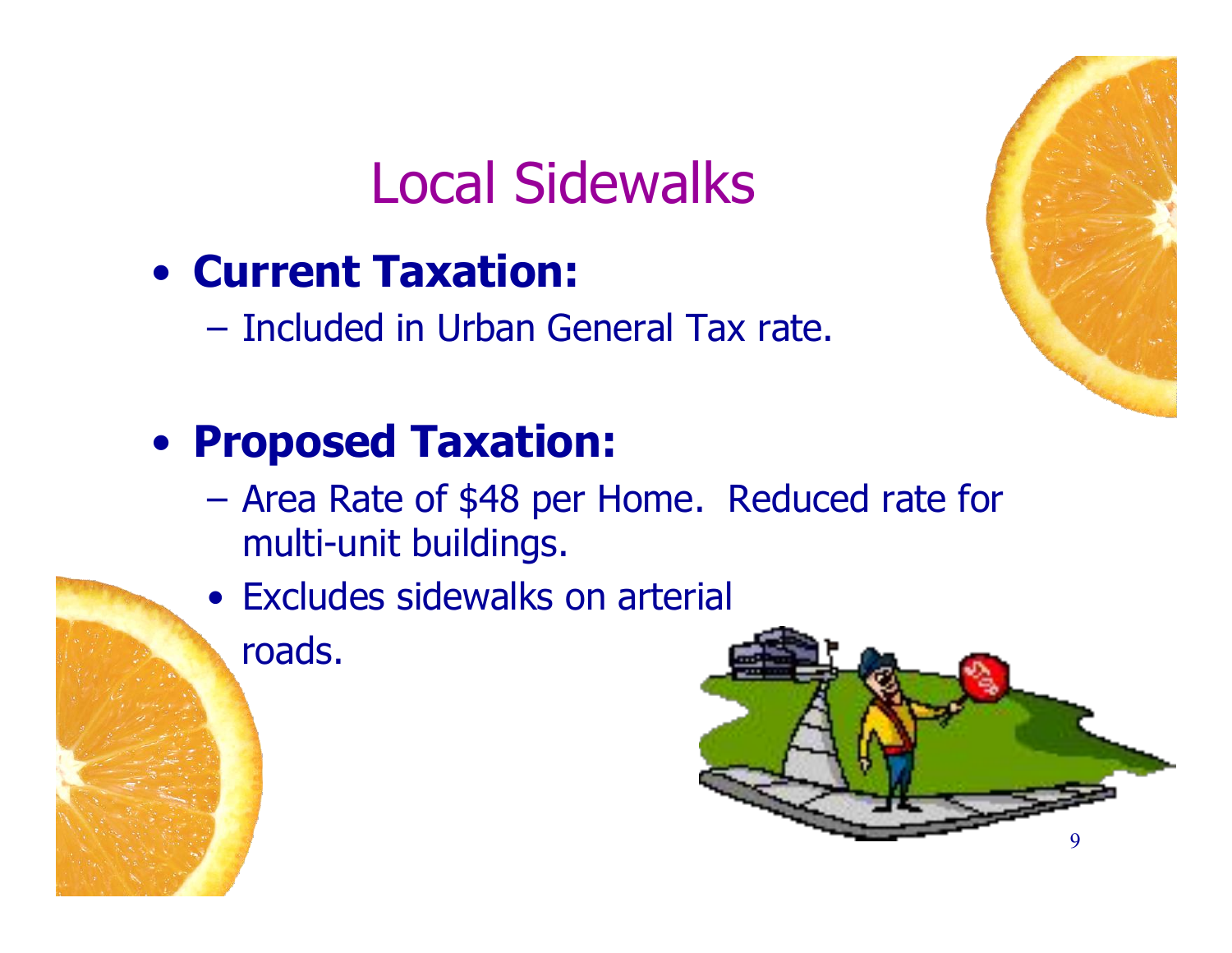### Local Recreation Facilities

### • **Current Taxation:**

– Included in Urban and Suburban General Tax rates, and ten local area rates.

### • **Proposed Change:**

- Area Rate of \$36 per Home. Reduced rate for multi-unit buildings.
- Paid by homes within 7.5km of a facility.
	- Covers local facilities but not Multi-District Facilities.





10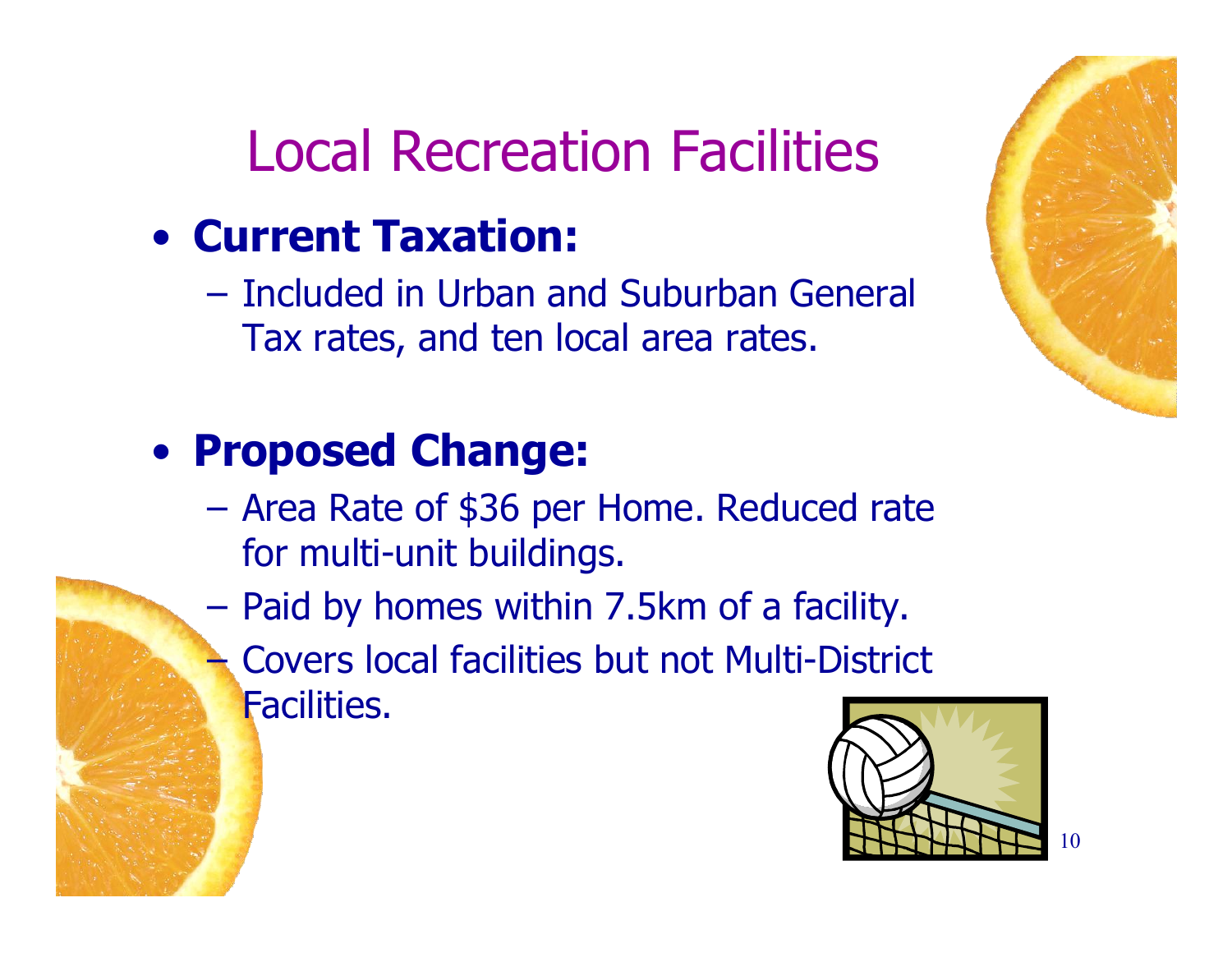## Solid Waste



– Included in General Tax rate.

### • **Proposed Change:**

- Area rate of \$256 for those receiving pickup (Homes, Condos and some Rural Business).
- Excludes those without pick-up (Larger Apartments, vacant land, most businesses)



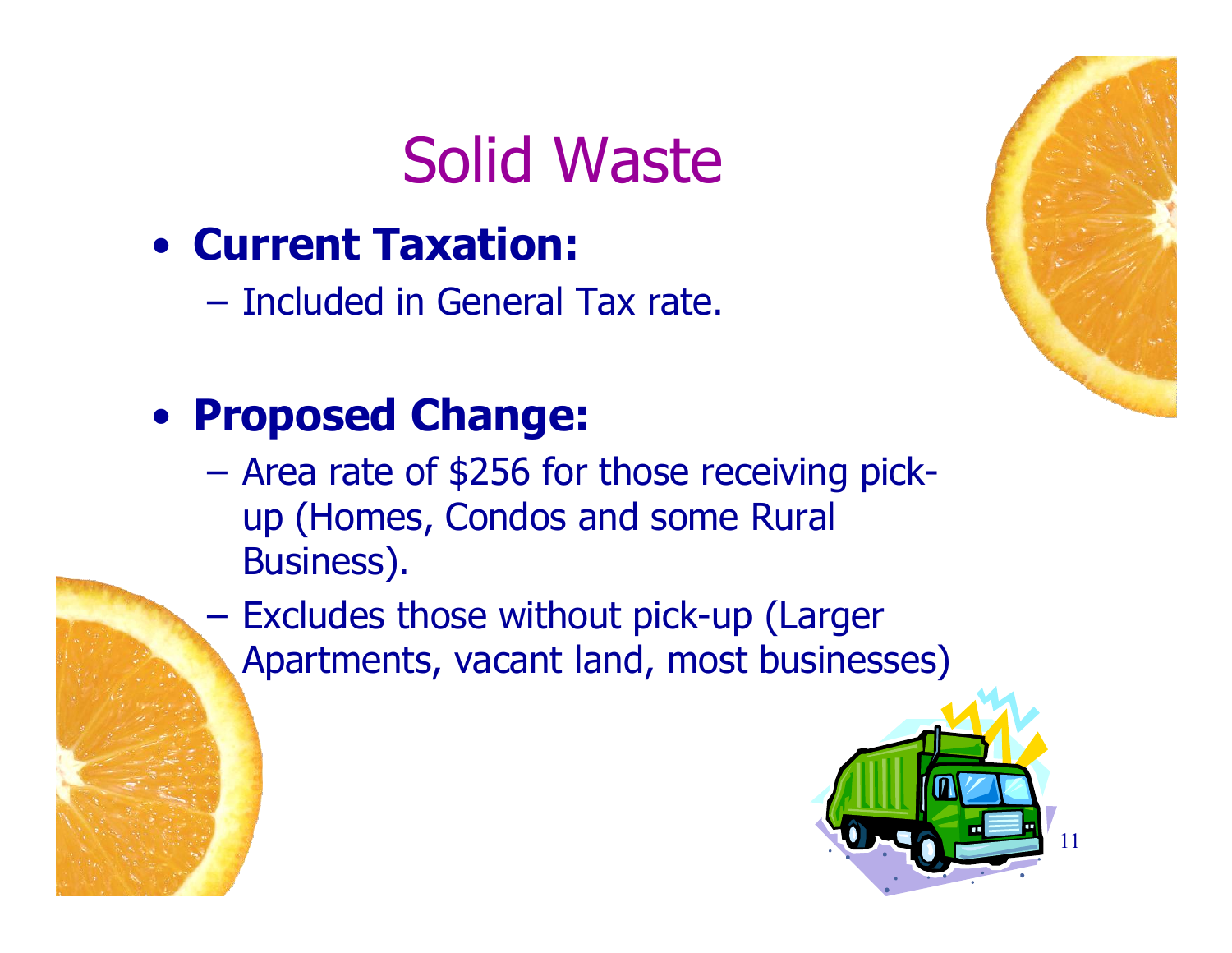## Local Roads

### • **Current Taxation:**

– Included in General Tax rate.

### • **Proposed Change:**

- One Area Rate of \$176 per property
- All properties next to a road.
	- Reduced rate for those on private and provincial roads.



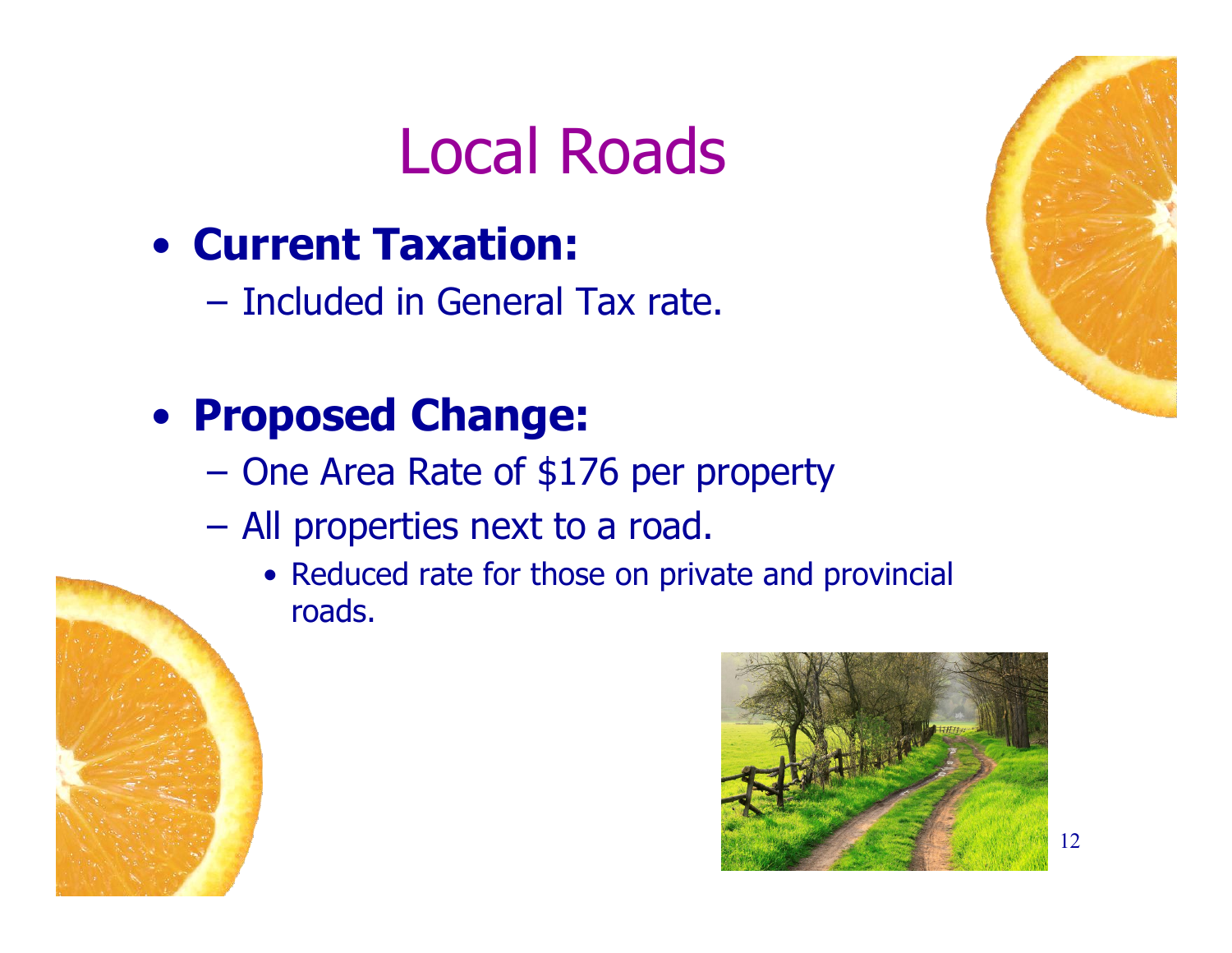## Regional Roads

- **Current Taxation:**
	- Included in General Tax rate.

- $-$  Area Rate on homes. Lower rate for multi-unit buildings.
- Four Rates (\$30 to \$81) based on number of commuter trips (uses Regional Plan boundaries).
- Covers arterial roads and their sidewalks, lights, etc



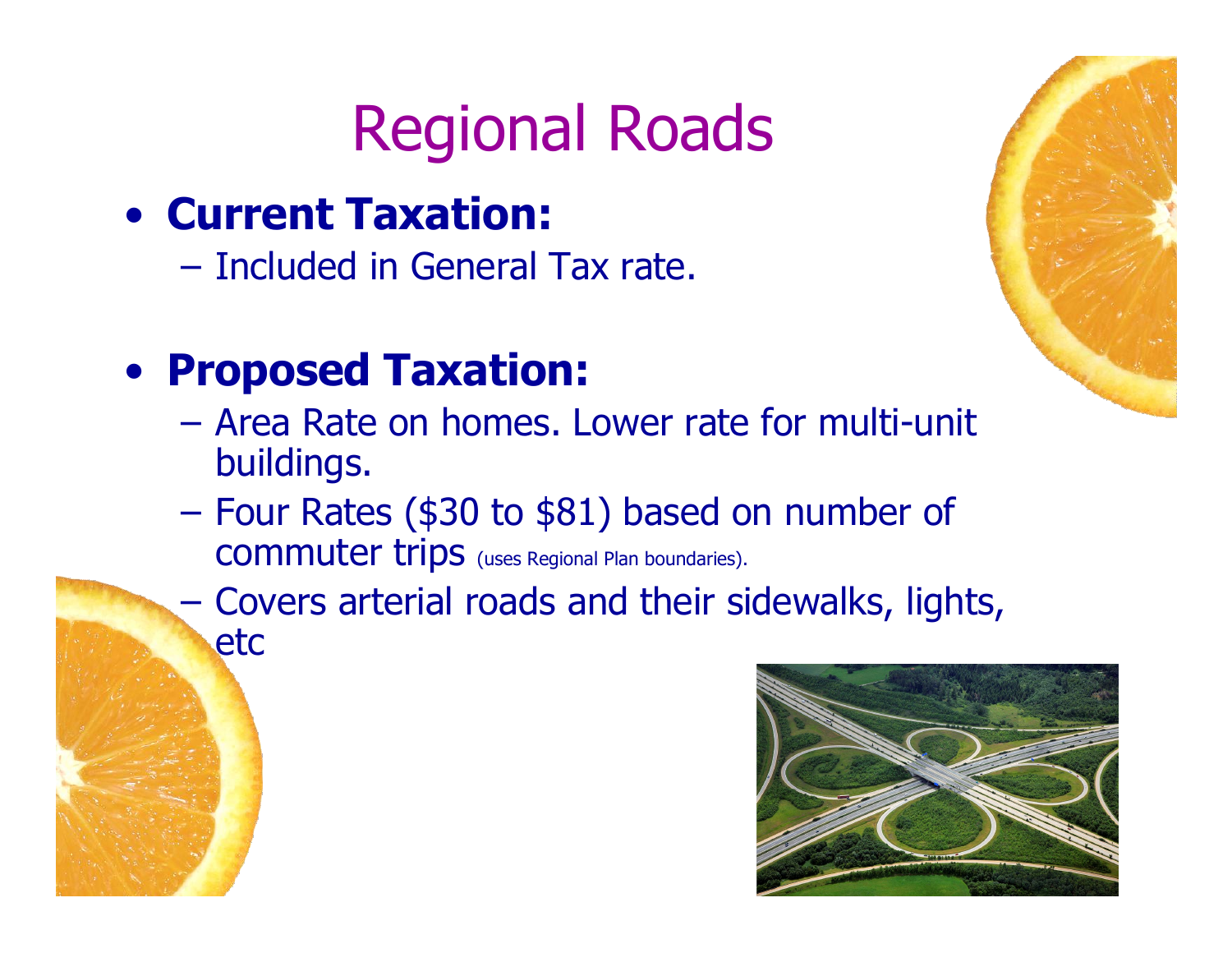# Regional Services

- **Current Taxation:**
	- Included in General Tax rate.

- Regional Tax Rate (\$474) on all homes. Lower rate for multi-unit buildings.
- Includes Police, Fire, Libraries, larger recreation facilities and programming, support services.







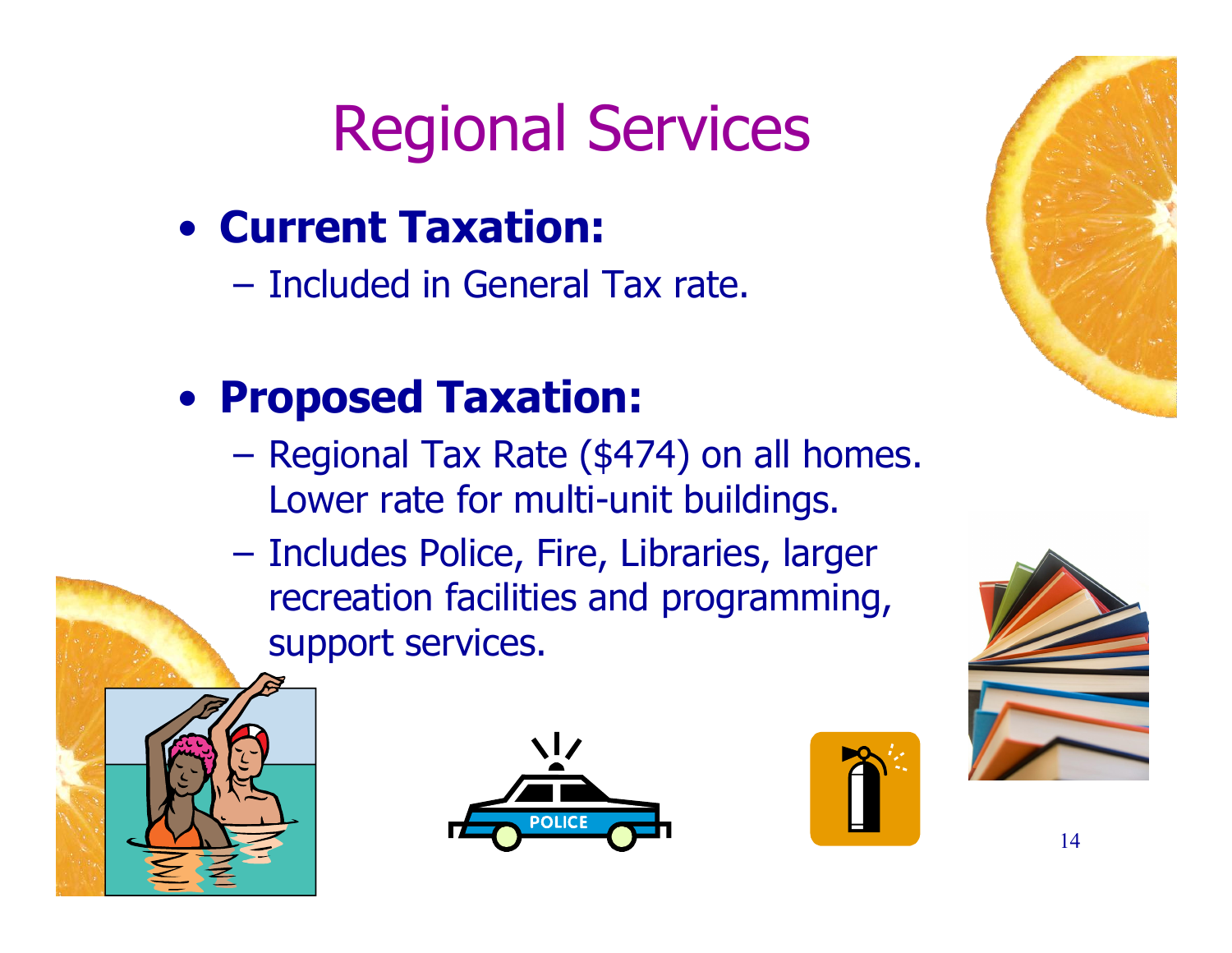## Ability to Pay

- Increased Low Income Rebate
	- $-$  \$1,000 to \$1,300
	- Phases to zero at \$33,700 to \$36,600
- Lower Tax Rate for low income apartments (Revised in June 09)
- Higher Income:
	- Originally suggested surtax on high incomes
	- Surtax on high value properties (Revised June 09)